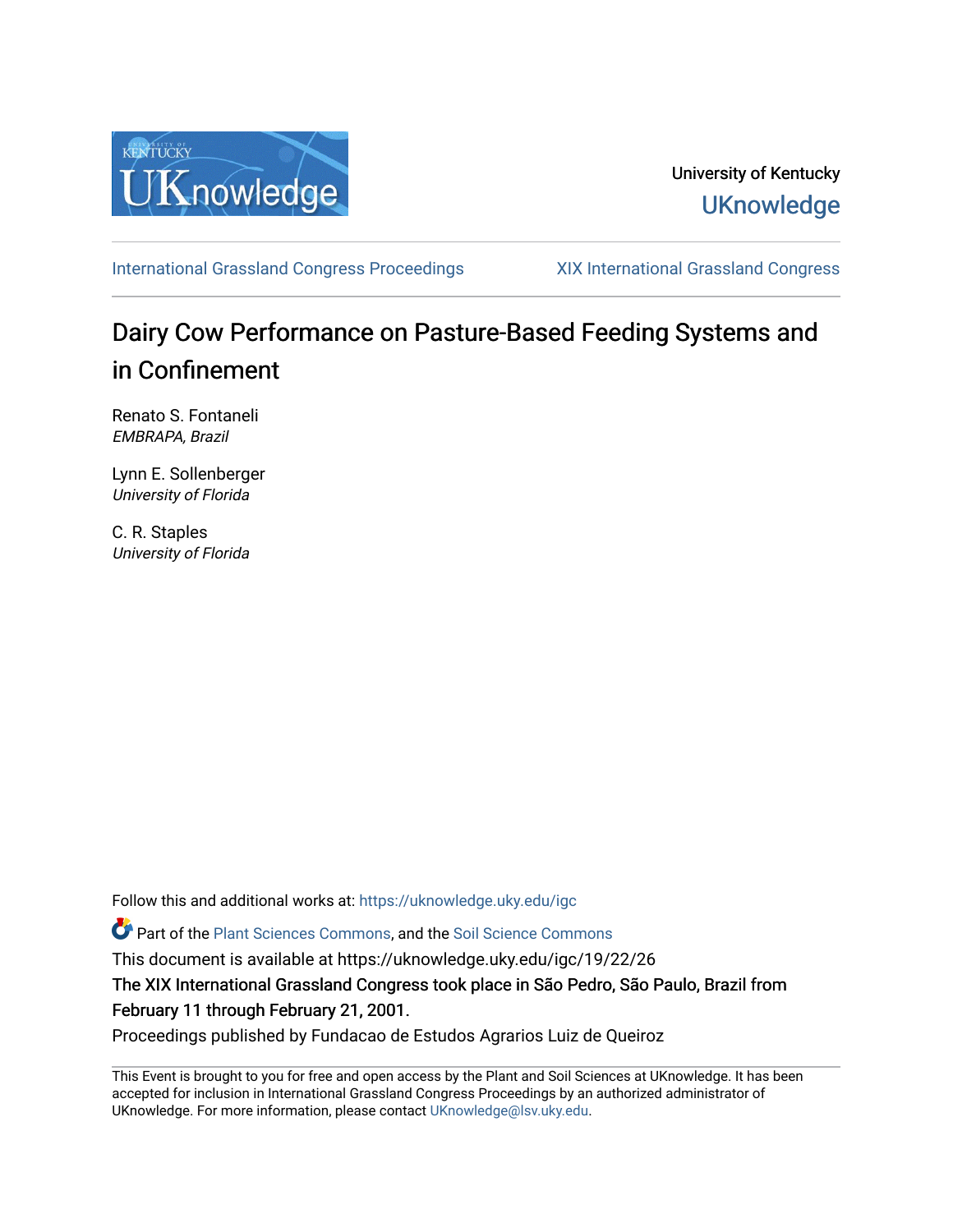## **DAIRY COW PERFORMANCE ON PASTURE-BASED FEEDING SYSTEMS AND IN CONFINEMENT**

R.S. Fontaneli<sup>1</sup>, L.E. Sollenberger<sup>2</sup> and C.R. Staples<sup>3</sup>

1 Embrapa and Univ. of Passo Fundo, Brasil (renatof@cnpt.embrapa.br)

2 Agronomy Dept., Univ. of Florida, Gainesville, FL, USA (les@gnv.ifas.ufl.edu)

3 Animal Sciences Department, Univ. of Florida, Gainesville, FL (staples@dps.ufl.edu)

#### **Abstract**

Interest in grazing systems is growing among farmers in the USA as a means of reducing feed costs for lactating dairy cows. An experiment was conducted near Gainesville, FL to compare milk production and composition and milk income minus feed costs from two pasturebased systems with those of a conventional confinement housing system over a 276-d period. System 1 was based on a mixture of rye (*Secale cereale* L.), annual ryegrass (*Lolium multiflorum* Lam.), crimson clover (*Trifolium incarnatum* L.), and red clover (*Trifolium pratense* L.) during the winter-spring seasons and pearl millet (*Pennisetum glaucum* [L.] R.Br.) during the summerfall seasons. System 2 utilized a rye-ryegrass mixture (no clover) during winter-spring and bermudagrass (*Cynodon spp*.) during summer-fall. Concurrently, cows managed in free-stall housing at the university farm comprised System 3. Cows in confined housing produced 20% more milk than cows on pasture, but feed cost of grazing cows was about one half that of confined cows. Milk income minus feed costs was \$5.56, \$5.84, and \$5.34  $\text{row}^1$  d<sup>-1</sup> for Systems 1, 2, and 3, respectively.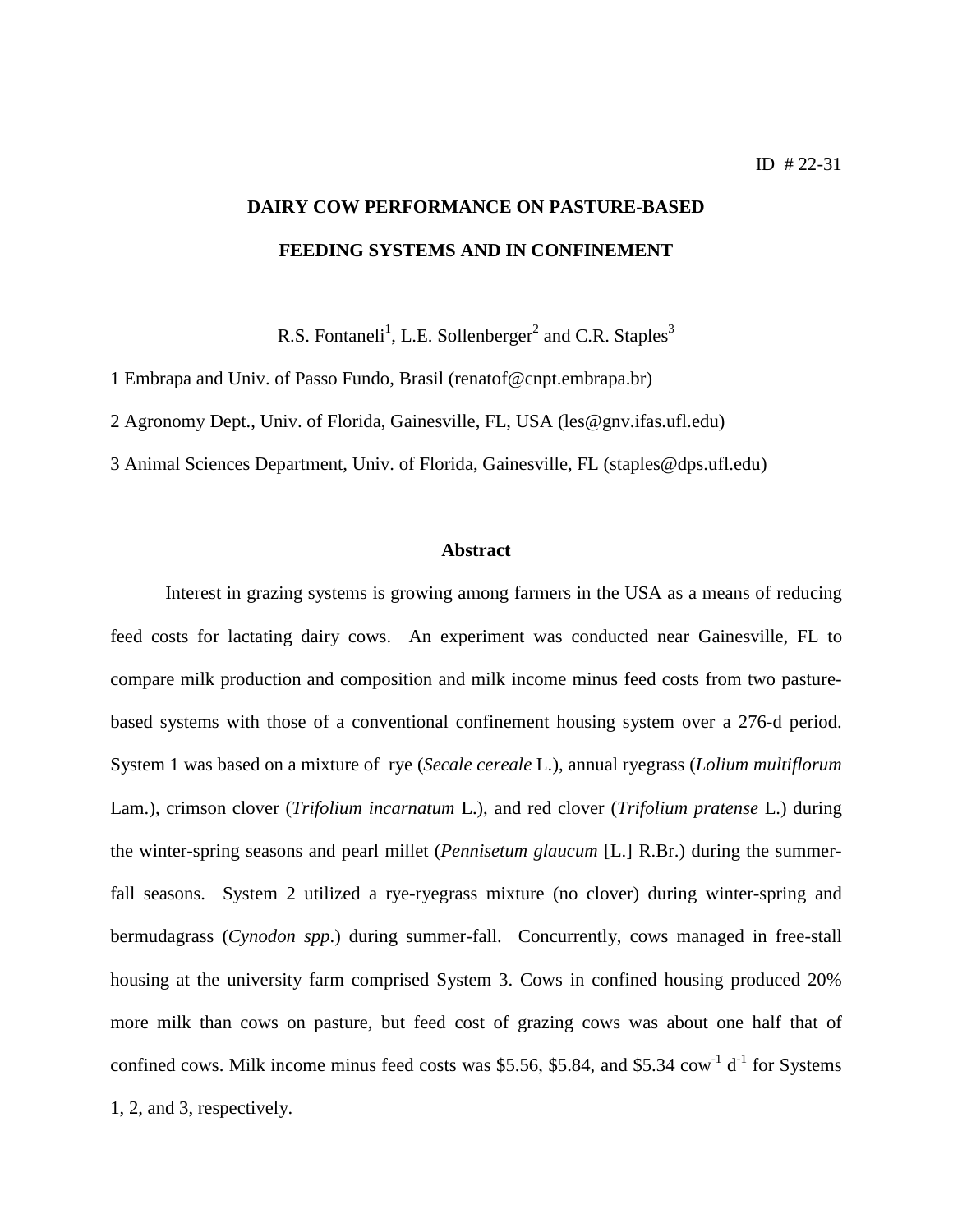**Keywords:** Bermudagrass, pearl millet, feed cost, intake, milk composition, nutritive value

#### **Introduction**

Use of pasture for lactating dairy cows in the USA has increased due to lower feed costs with grazed forage, reduced costs for housing and waste management, and a more favorable public perception of pasture-based than confined housing systems (Staples et al., 1994). Most research done with pasture-based systems, however, has been short term. Longer, full-lactation comparisons of pasture and confinement systems are needed. This experiment was conducted to compare pasture-based and confinement systems for lactating dairy cows over a period from January to October 1998. Objectives were: 1) to compare milk production and composition from pasture-based systems for lactating dairy cows with those of a conventional confinement housing system, and 2) to compare feed costs per unit of milk produced for the two pasture systems and a conventional confinement housing system.

#### **Material and Methods**

The experiment was performed at the University of Florida Dairy Research Unit in Hague, located about 20 km north of Gainesville, Florida (30°N latitude and 82.5°W longitude). System 1 included a mixture of rye, ryegrass, and crimson and red clover during the winterspring seasons and Tifleaf 2 pearl millet during the summer-fall. System 2 utilized rye-ryegrass mixtures during winter-spring and Tifton 85 bermudagrass during summer-fall. Concurrently, cows fed a total mixed ration and managed in free-stall housing comprised System 3.

Two pasture systems were replicated four times in a randomized block design. Pasture size for each experimental unit was 1.2 ha with 0.8 ha of this area being grazed during winter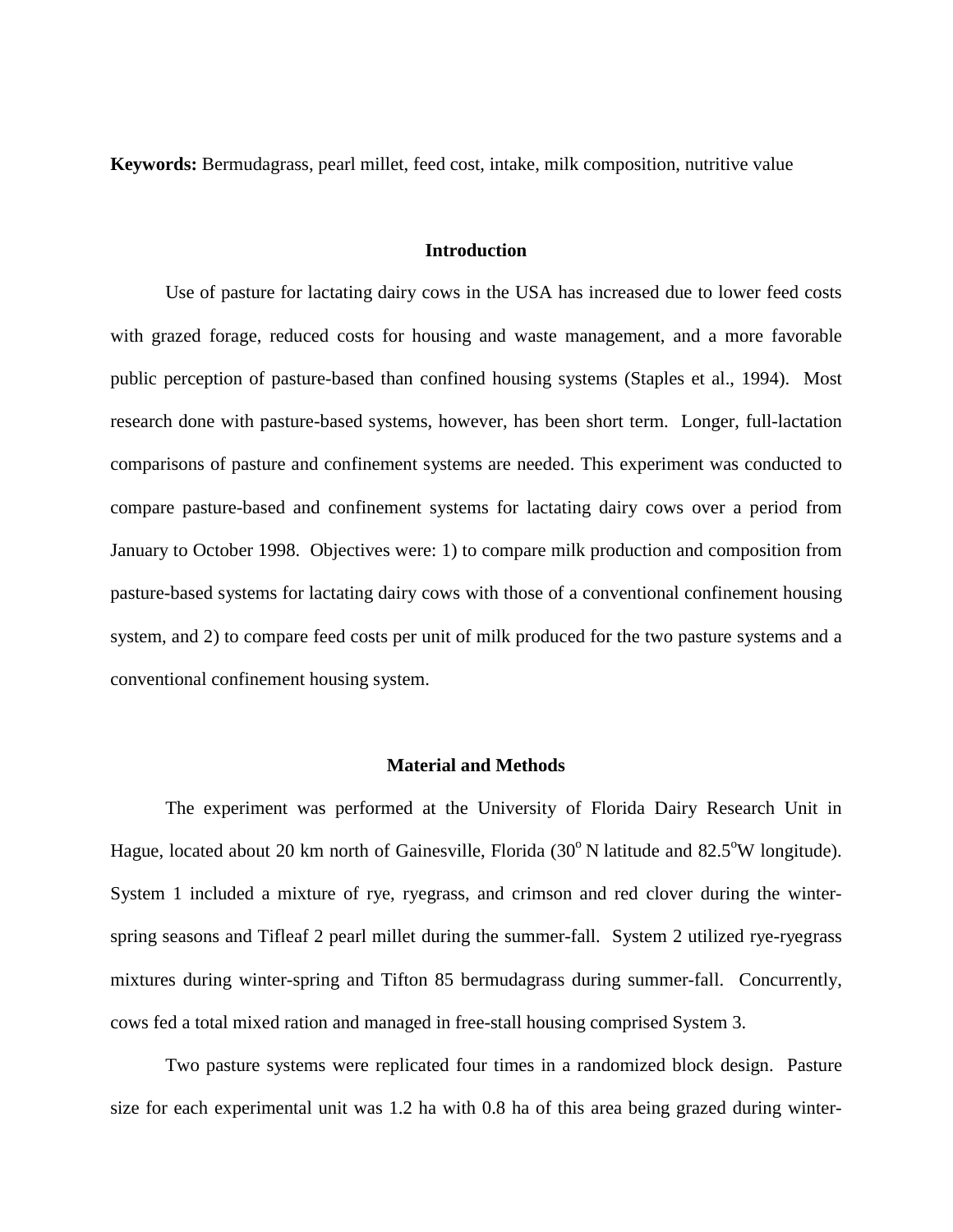spring and 0.4 ha being grazed during summer-fall. Three multiparous Holstein cows were assigned to each pasture for a base stocking rate of 3.75 cows per hectare during winter and 7.5 cows per hectare during summer (based on data from Sollenberger et al., 1995), and a total of 12 cows per pasture system. Sixteen cows were assigned as controls in the free-stall facility, for a total of 40 cows in the experiment.

The grazing period was from January to October 1998. Pastures were rotationally stocked. A 1-d grazing period was used with a 28-d rest period during winter-spring and a 21-d rest period during summer. Target postgraze stubble heights for bermudagrass and millet were 20 and 15 cm, respectively.

Pasture fertilization totaled 280-17-99 kg ha<sup>-1</sup> of N-P-K on System 1 and 360-17-99 on System 2. Nitrogen was applied as ammonium nitrate at rates of 40 kg N ha<sup>-1</sup> at each application.

Handplucked herbage was collected to determine nutritive value. Voluntary intake by cows on pasture was measured once during winter (average of 81 d in milk) and once during summer (178 d in milk) using a pulse dose technique (Pond et al., 1989).

Supplement was fed at a rate of 1 kg (as-fed) for each 2.5 kg of milk produced during winter and 1:2 during the summer. The average composition was 17.5% CP, 36.4% NDF, 24.7% ADF, 7.3% fat, 1.13% Ca, 0.4% P, and 1.25% K, with an NEL of 1.86 Mcal kg-1 DM.

#### **Results and Discussion**

Cows in confined housing produced an average of 20% more milk than cows on the pasture systems (Table 1); milk production was greater than that observed by Vilela et al. (1996) in Brazil for cows grazing Costcross bermudagrass (20.6 vs. 16.6 kg cow<sup>-1</sup> d<sup>-1</sup>) but receiving less concentrate in their diet. Milk yield did not differ between grazing systems, nor did milk fat (3.65%), milk protein (2.93%), and milk urea nitrogen (16 mg %) concentrations among the three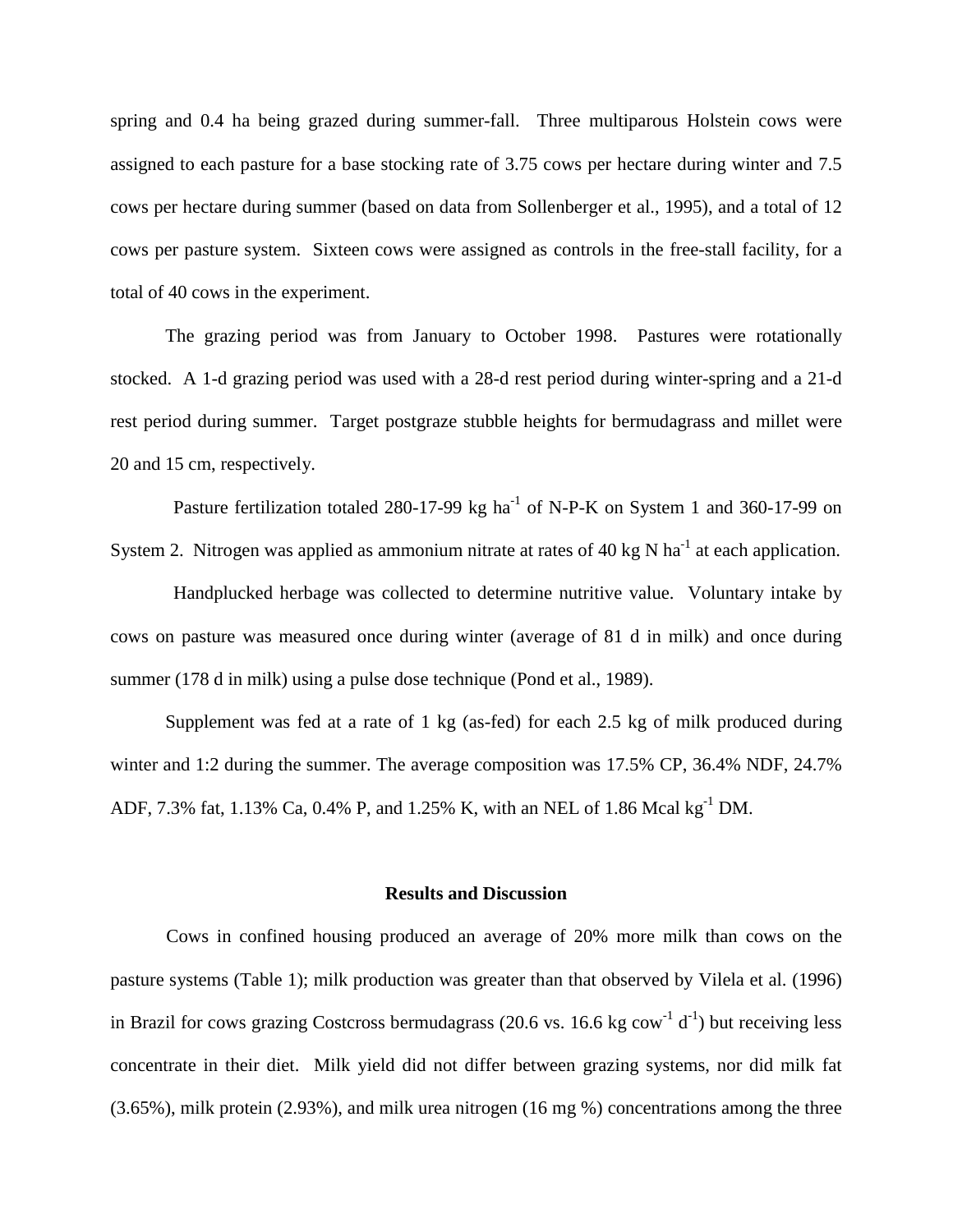systems tested. Grazing cows lost 0.19 (System 2) and 0.26 kg  $d^{-1}$  (System 1), while confined cows gained 0.13 kg  $d^{-1}$  of body weight. Grazing cows had more days open (177 vs. 136 d) and required more services per conception (3.3 vs. 2.1) than confined cows (Table 1).

There were no differences between grazing systems in either winter or summer for forage or total DM intake (Table 2). Barn cows consumed about 8% more total DM than grazing cows. Forage intake from pasture was approximately 55% of total intake (Table 2), while Vilela et al. (1996) reported intake of 11.6 kg DM cow<sup>-1</sup> d<sup>-1</sup>, about 80% of total intake.

There were no differences in herbage mass between pasture systems during winter through early August, but after that bermudagrass had greater herbage mass than pearl millet. Herbage digestibility, CP, and NDF concentration were similar between grazing systems during winter, but NDF concentration of bermudagrass herbage was greater than that of pearl millet during summer (Table 2). Pearl millet herbage CP was greater than that of bermudagrass during August and September, resulting in a trend  $(P=0.14)$  toward greater CP in pearl millet during summer (Table 2).

Although confined cows produced 20% more milk than grazing cows, the feed cost of grazing cows was about one half that of confined cows. Milk income minus feeding costs was \$5.56, \$5.84, and \$5.32  $\text{row}^{-1}$  d<sup>-1</sup> for Systems 1 (pearl millet), 2 (bermudagrass), and 3 (confinement), respectively (Table 1). Vilela et al. (1996) in Brazil reported no difference in gross margin per cow in free-stall cows and in bermudagrass pastures. Data from the current experiment show no animal production or economic benefit of using pearl millet instead of bermudagrass during summer. This is likely due to the shorter season of production and greater cost of millet versus bermudagrass systems, and to the relatively high amount of concentrate fed in this study. The latter likely reduced the impact of the higher nutritive value of pearl millet.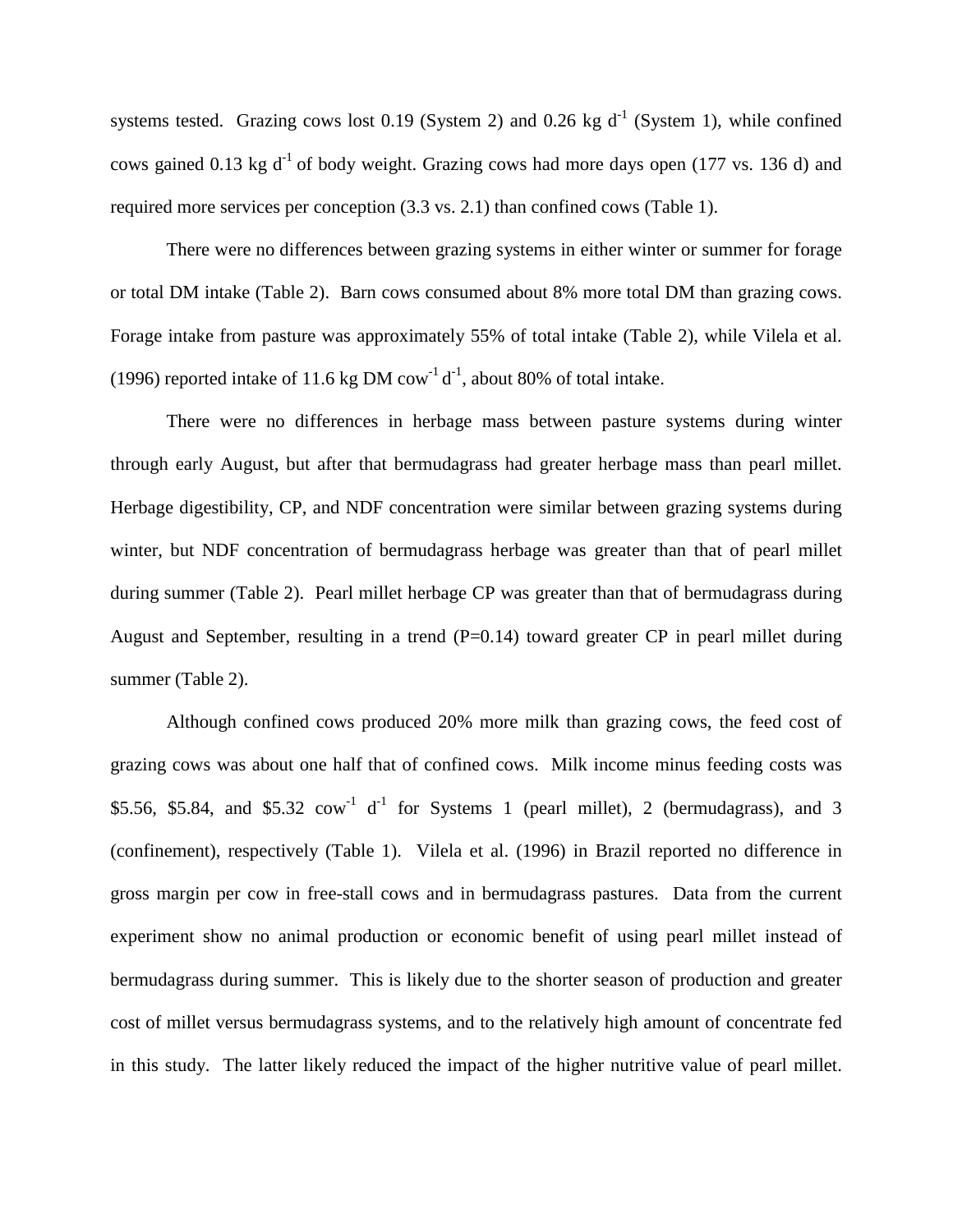These data suggest that reduction in feed costs and potentially greater milk income over feed costs are reasons for considering pasture-based systems for dairy cows in north central Florida.

#### **References**

**Pond, K.R., Burns J.C., Fisher D.S. and Quiroz R.A.** (1989). Appropriate markers and methodology for grazing studies. p.  $62-66$ . *In* Proc.  $42<sup>nd</sup>$  Southern Pasture and Forage Crop Improvement Conference. Dept. of Animal Science, N. C. State University, Raleigh, NC.

**Sollenberger, L.E., Chambliss C.G., Wright D.L. and Staples C.R.** (1995). Warm-season forages and pasture management for dairy cows. p. 46-57. *In* Proc. Dairy Prod. Conf.,  $32<sup>nd</sup>$ , Gainesville, FL, Apr. 1995. Inst. Food Agric. Sci., Univ. of Florida., Gainesville, FL.

**Staples, C.R., Van Horn H.H. and Sollenberger L.E.** (1994). Grazing for lactating cows – a step ahead or two-steps back? p. 76-82. *In* Proc. Dairy Prod. Conf. 31<sup>st</sup>, Gainesville, FL, Inst. Food Agric. Sci., Univ. of Florida, Gainesville, FL.

**Vilela, D., Alvim M.J., Campos O.F. and Rezende J.C.** (1996). Milk production of cows in free stall or grazing on coast-cross pasture. R. Soc. Bras. Zoot., **25**:1228-1244.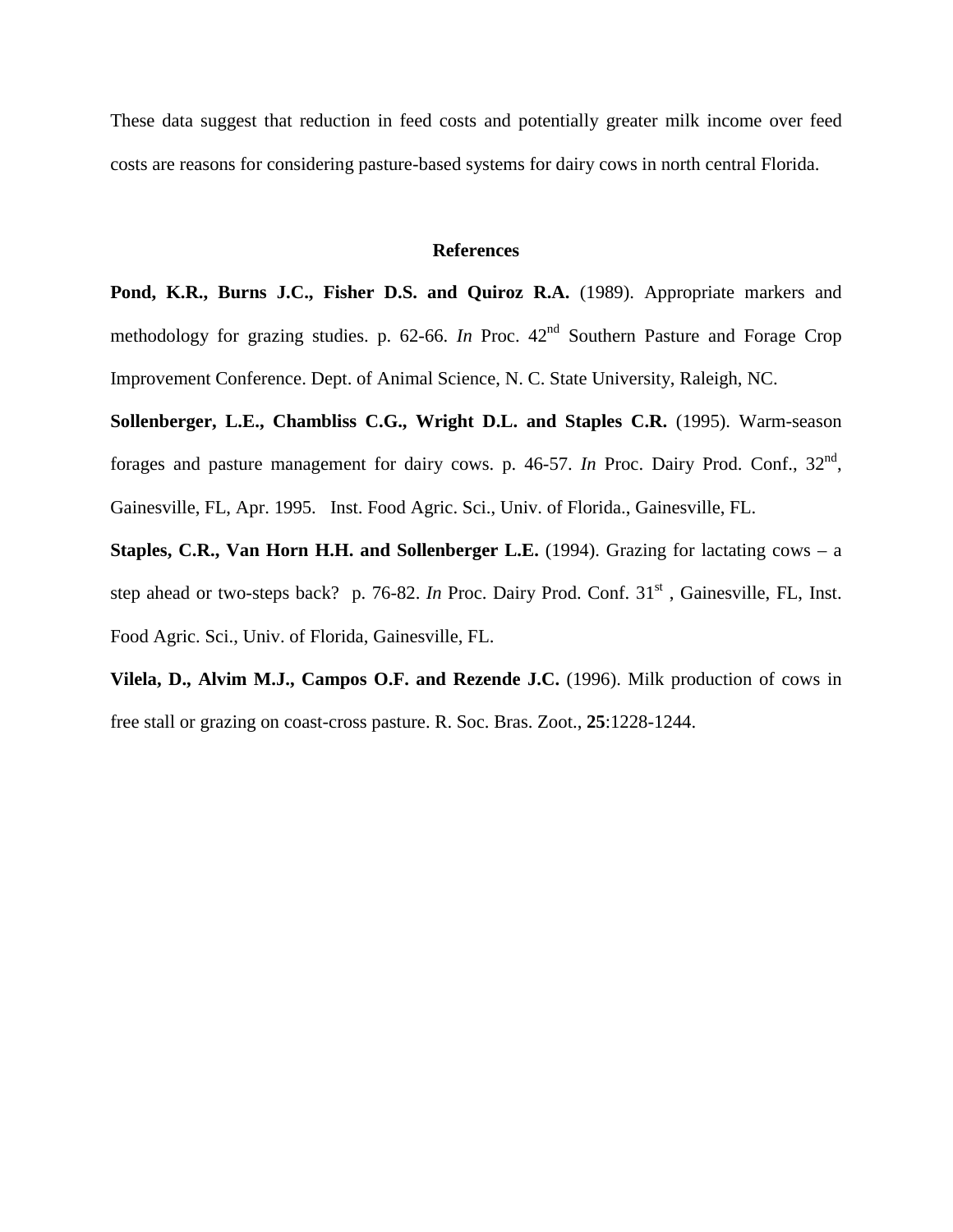| ystem†         | Raw                          | Difference milk                     | LW             | Days  | Services per     |
|----------------|------------------------------|-------------------------------------|----------------|-------|------------------|
|                | milk                         | income over                         | change         | open  | conception       |
|                |                              | feed cost                           |                |       |                  |
|                | $kg \text{ cow}^{-1} d^{-1}$ | $\text{\$ cow}^{-1} \text{ d}^{-1}$ | $kg \, d^{-1}$ |       |                  |
| 1              | 25.2 <sub>b</sub>            | 5.56 a                              | $-0.26b$       | 183 b | 3.3 <sub>b</sub> |
| $\overline{2}$ | 25.0 <sub>b</sub>            | 5.84 a                              | $-0.19b$       | 172 b | 3.3 <sub>b</sub> |
| <b>Barn</b>    | 29.8 a                       | 5.32 a                              | $+0.13a$       | 136a  | 2.1a             |

**Table 1 -** Seasonal average of milk yield, milk income over feed cost, daily liveweight (LW) change, days open, and services per conception on pasture sustems for grazing

**†** System 1 = rye-ryegrass-clovers/pearl millet and System 2 = rye-ryegrass/bermudagrass